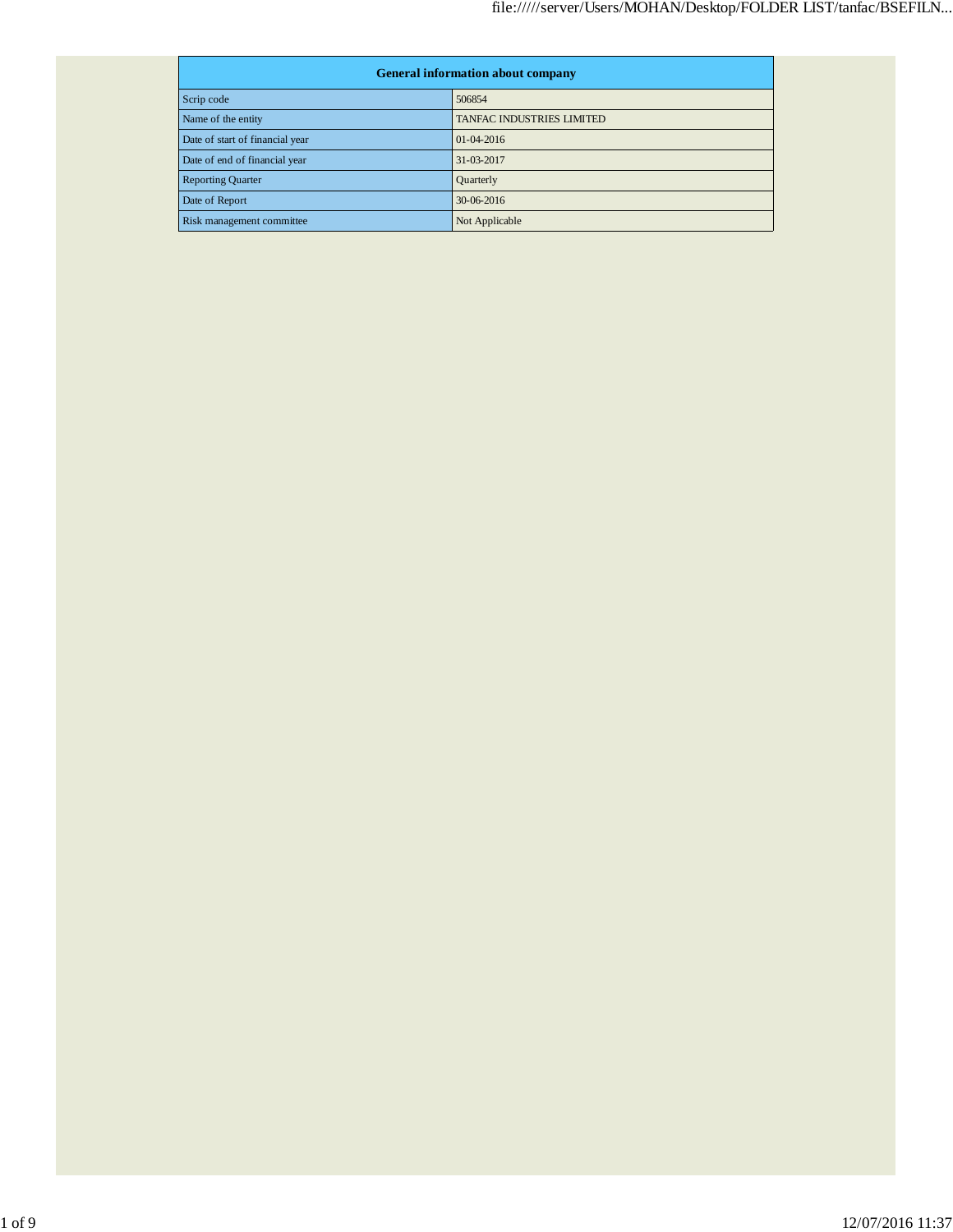|    | <b>Annexure I</b>                                                    |                                |                     |            |                                                                                      |                                           |                                 |                                                  |                      |                                                    |                                                                                             |                                                                                                        |                                                                                                                                                 |              |
|----|----------------------------------------------------------------------|--------------------------------|---------------------|------------|--------------------------------------------------------------------------------------|-------------------------------------------|---------------------------------|--------------------------------------------------|----------------------|----------------------------------------------------|---------------------------------------------------------------------------------------------|--------------------------------------------------------------------------------------------------------|-------------------------------------------------------------------------------------------------------------------------------------------------|--------------|
|    | Annexure I to be submitted by listed entity on quarterly basis       |                                |                     |            |                                                                                      |                                           |                                 |                                                  |                      |                                                    |                                                                                             |                                                                                                        |                                                                                                                                                 |              |
|    |                                                                      |                                |                     |            |                                                                                      |                                           |                                 | <b>I. Composition of Board of Directors</b>      |                      |                                                    |                                                                                             |                                                                                                        |                                                                                                                                                 |              |
|    | Disclosure of notes on composition of board of directors explanatory |                                |                     |            |                                                                                      |                                           |                                 |                                                  |                      |                                                    |                                                                                             |                                                                                                        |                                                                                                                                                 |              |
|    |                                                                      |                                |                     |            | Is there any change in composition of board of directors compare to previous quarter |                                           |                                 |                                                  |                      |                                                    |                                                                                             |                                                                                                        |                                                                                                                                                 |              |
| Sr | Title<br>(Mr)<br>Ms)                                                 | Name of the<br><b>Director</b> | PAN                 | <b>DIN</b> | Category 1 of<br>directors                                                           | Category<br>2 <sub>o</sub> f<br>directors | Category<br>$3$ of<br>directors | Date of<br>appointment<br>in the<br>current term | Date of<br>cessation | Tenure<br>$\alpha$ f<br>director<br>(in<br>months) | No of<br>Directorship<br>in listed<br><i>entities</i><br>including<br>this listed<br>entity | Number of<br>memberships<br>in Audit/<br>Stakeholder<br>Commitee(s)<br>including this<br>listed entity | No of post<br>of<br>Chairperson<br>in Audit/<br>Stakeholder<br>Committee<br>held in<br>listed<br>entities<br>including<br>this listed<br>entity | <b>Notes</b> |
|    | <b>Mrs</b>                                                           | R<br><b>RAJALAKSHMI</b>        | AACPR3012M 01985132 |            | Non-Executive<br>- Independent<br>Director                                           | Not<br>Applicable                         |                                 | 24-03-2015                                       |                      | 60                                                 |                                                                                             |                                                                                                        | $\bf{0}$                                                                                                                                        |              |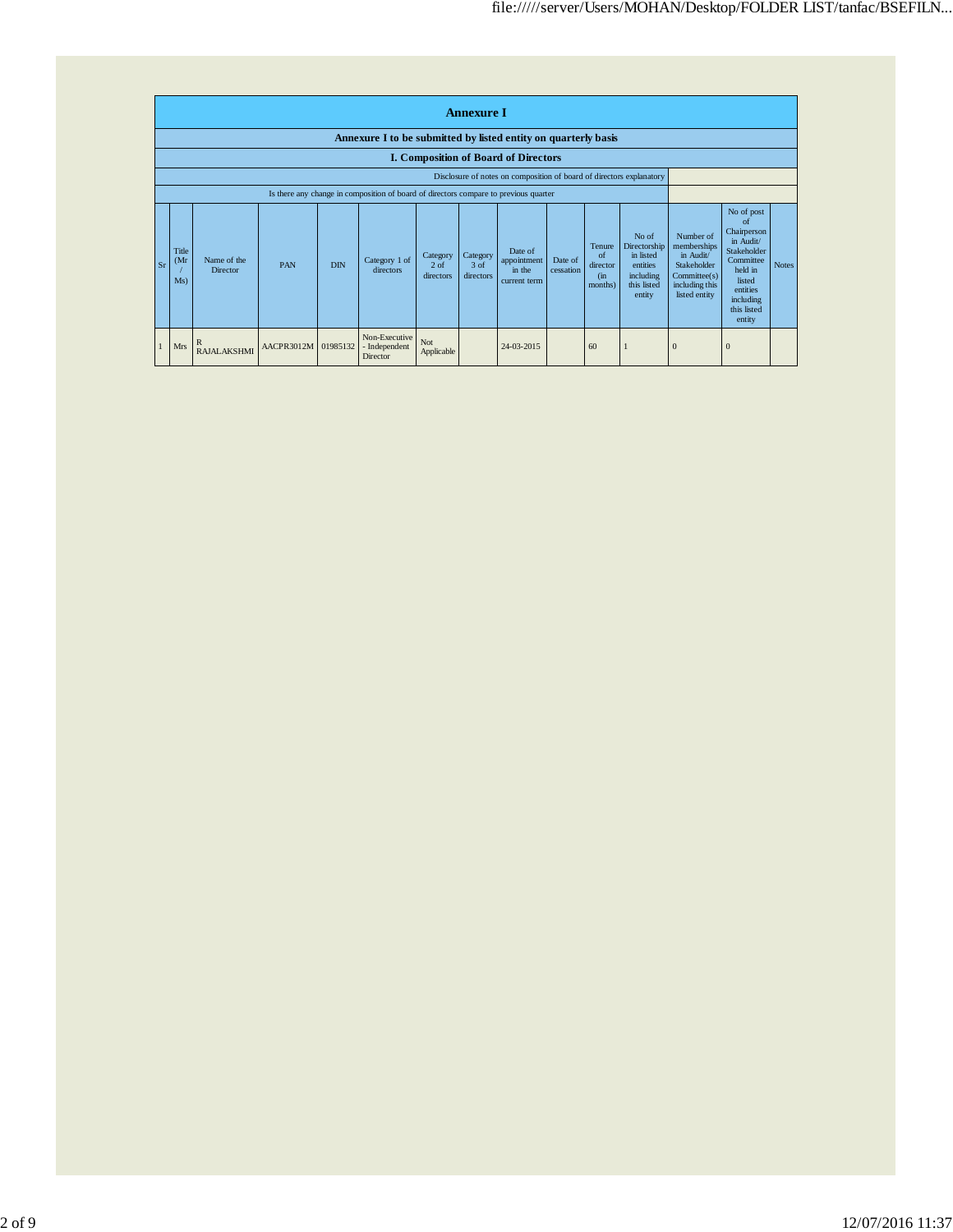|    | <b>Annexure 1</b>                                                                                             |                    |                                         |        |  |  |  |  |
|----|---------------------------------------------------------------------------------------------------------------|--------------------|-----------------------------------------|--------|--|--|--|--|
|    | <b>II. Composition of Committees</b>                                                                          |                    |                                         |        |  |  |  |  |
|    | Disclosure of notes on composition of committees explanatory                                                  |                    |                                         |        |  |  |  |  |
|    | Is there any change in composition of committees compare to previous quarter                                  |                    |                                         |        |  |  |  |  |
| Sr | Name of Committee<br>Category 2 of<br>Name Of<br>Category 1 of directors<br>directors<br>Committee<br>members |                    | Name of other<br>committee              |        |  |  |  |  |
|    | <b>Audit Committee</b>                                                                                        | <b>V T MOORTHY</b> | Non-Executive - Independent<br>Director | Member |  |  |  |  |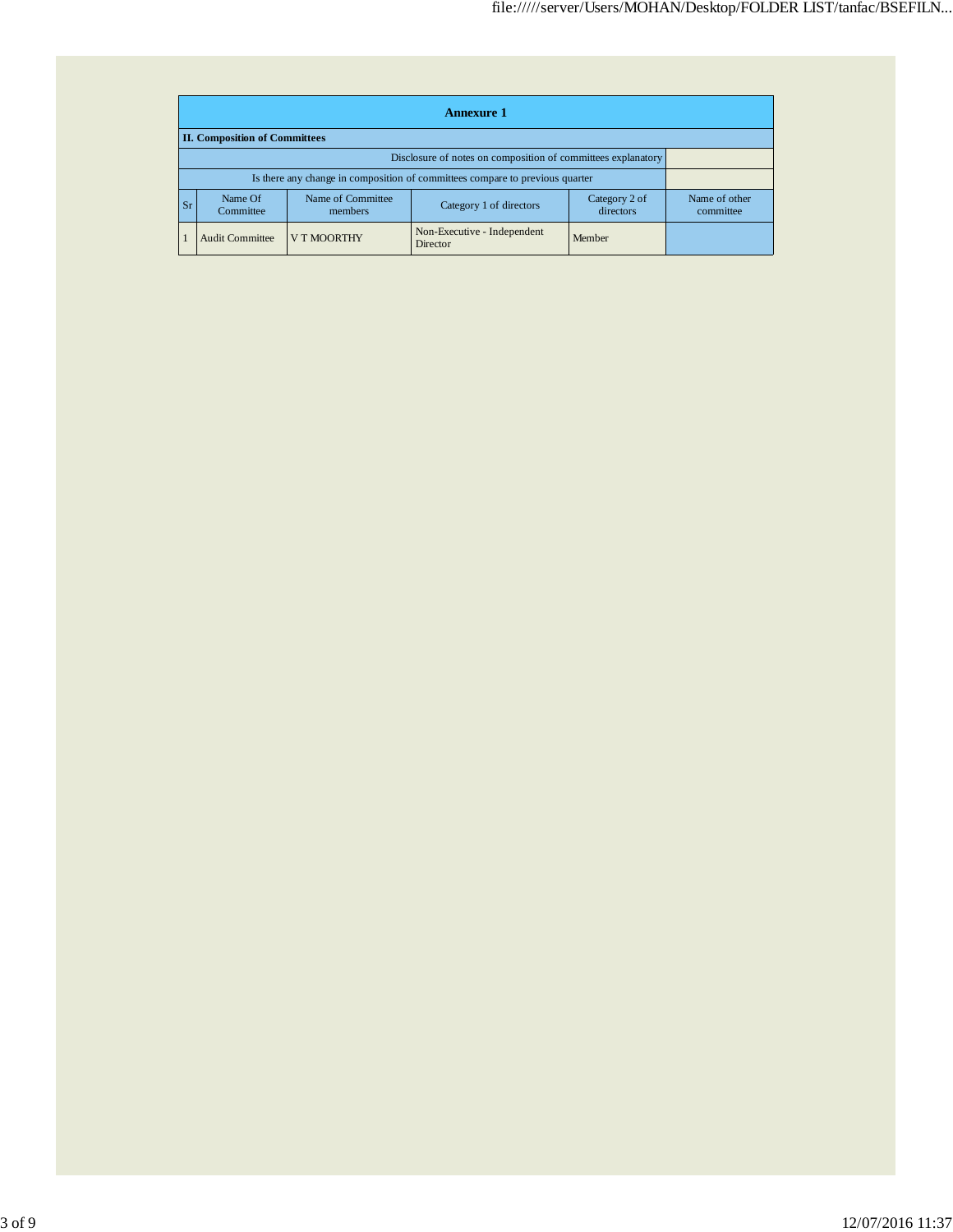|           | <b>Annexure 1</b>                                                                                                   |            |                                                                |  |  |  |
|-----------|---------------------------------------------------------------------------------------------------------------------|------------|----------------------------------------------------------------|--|--|--|
|           | <b>Annexure 1</b>                                                                                                   |            |                                                                |  |  |  |
|           | <b>III.</b> Meeting of Board of Directors                                                                           |            |                                                                |  |  |  |
|           | Disclosure of notes on meeting of board of directors explanatory                                                    |            |                                                                |  |  |  |
| <b>Sr</b> | $Date(s)$ of meeting (if any) in the<br>$Date(s)$ of meeting (if any) in the<br>previous quarter<br>current quarter |            | Maximum gap between any two consecutive (in<br>number of days) |  |  |  |
|           | 12-02-2016                                                                                                          |            |                                                                |  |  |  |
| 2         |                                                                                                                     | 24-05-2016 | 101                                                            |  |  |  |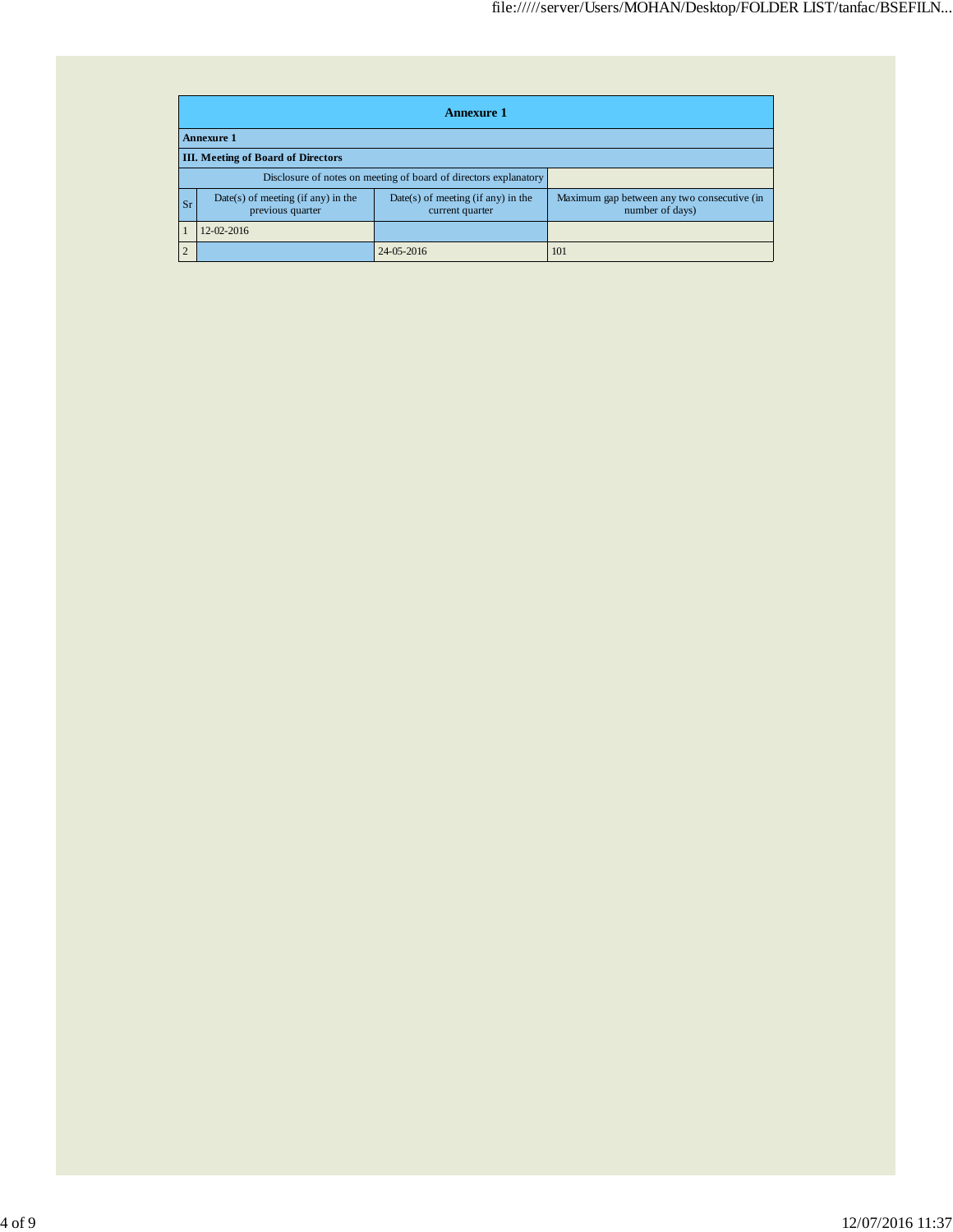|                | <b>Annexure 1</b>                                |                                                                      |                                                            |                                                                                                                                                                                          |                                                                        |                                                                                  |  |
|----------------|--------------------------------------------------|----------------------------------------------------------------------|------------------------------------------------------------|------------------------------------------------------------------------------------------------------------------------------------------------------------------------------------------|------------------------------------------------------------------------|----------------------------------------------------------------------------------|--|
|                | <b>IV. Meeting of Committees</b>                 |                                                                      |                                                            |                                                                                                                                                                                          |                                                                        |                                                                                  |  |
|                |                                                  |                                                                      |                                                            | Disclosure of notes on meeting of committees explanatory                                                                                                                                 |                                                                        |                                                                                  |  |
| Sr             | Name of<br>Committee                             | Date(s) of<br>meeting of the<br>committee in the<br>relevant quarter | Whether<br>requirement of<br><b>Ouorum</b> met<br>(Yes/No) | Requirement of Quorum met<br>(details)                                                                                                                                                   | $Date(s)$ of<br>meeting of the<br>committee in the<br>previous quarter | Maximum gap<br>between any two<br>consecutive<br>meetings (in<br>number of days) |  |
|                | Audit<br>Committee                               | $24 - 05 - 2016$                                                     | <b>Yes</b>                                                 | Meeting was attended by all the<br>Committee Members comprising of<br>four Independent Directors and<br>two Directors, representing<br>Promoter. All the Directors are<br>Non-executive. | $12 - 02 - 2016$                                                       | 101                                                                              |  |
| $\overline{2}$ | <b>Stakeholders</b><br>Relationship<br>Committee | $24 - 05 - 2016$                                                     | Yes                                                        | Meeting was attended by all the<br>Committee Members comprising of<br>four Independent Directors and<br>two Directors, representing<br>Promoter. All the Directors are<br>Non-executive. | $12 - 02 - 2016$                                                       | 101                                                                              |  |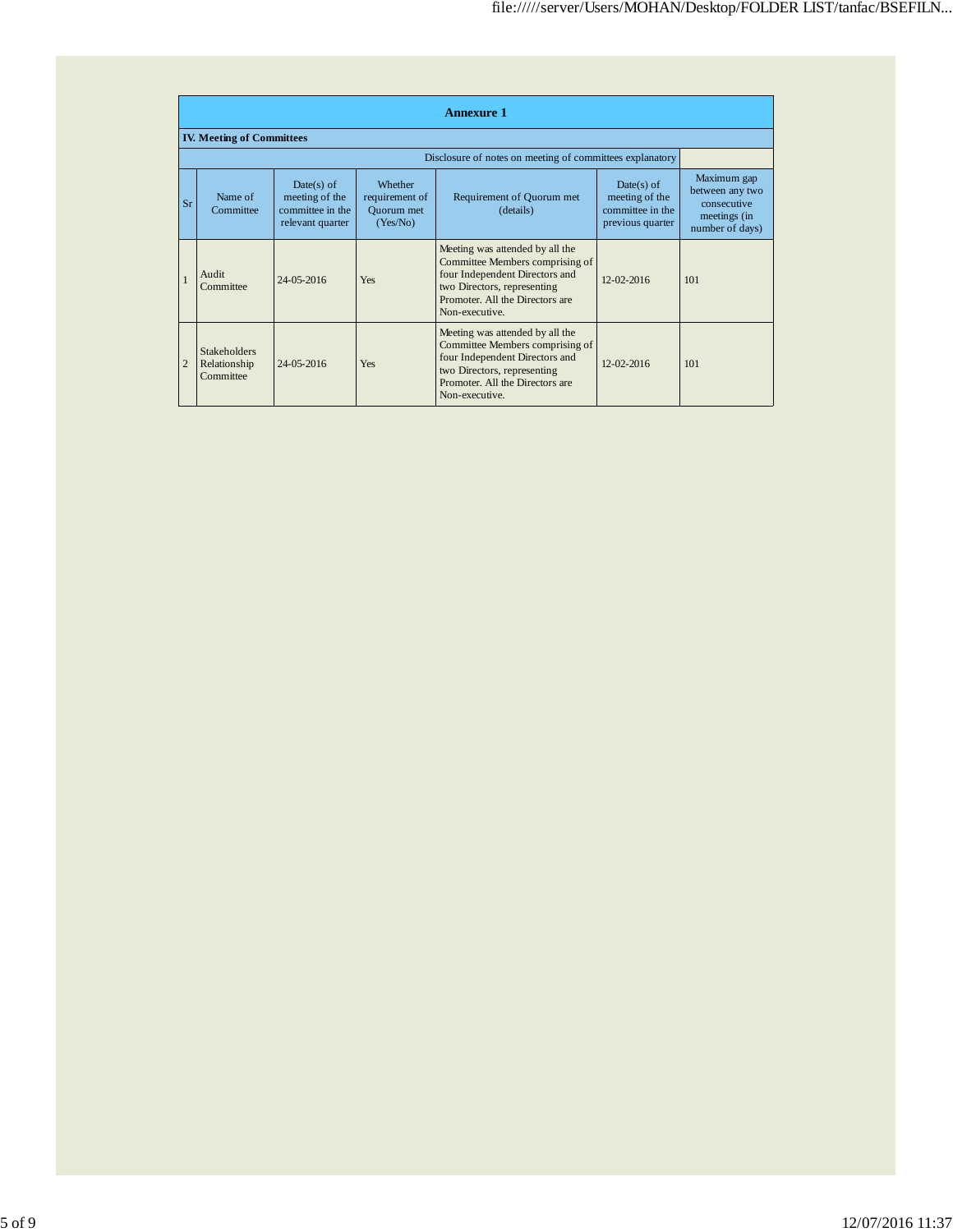|                | <b>Annexure 1</b>                                                                                                |     |  |  |  |  |
|----------------|------------------------------------------------------------------------------------------------------------------|-----|--|--|--|--|
|                | <b>V. Related Party Transactions</b>                                                                             |     |  |  |  |  |
|                | If status is "No" details of<br>Compliance status<br>Subject<br>(Yes/No/NA)<br>non-compliance may be given here. |     |  |  |  |  |
|                | Whether prior approval of audit committee obtained                                                               | Yes |  |  |  |  |
| $\overline{2}$ | Whether shareholder approval obtained for material RPT                                                           | NA  |  |  |  |  |
|                | Whether details of RPT entered into pursuant to omnibus<br>approval have been reviewed by Audit Committee        | Yes |  |  |  |  |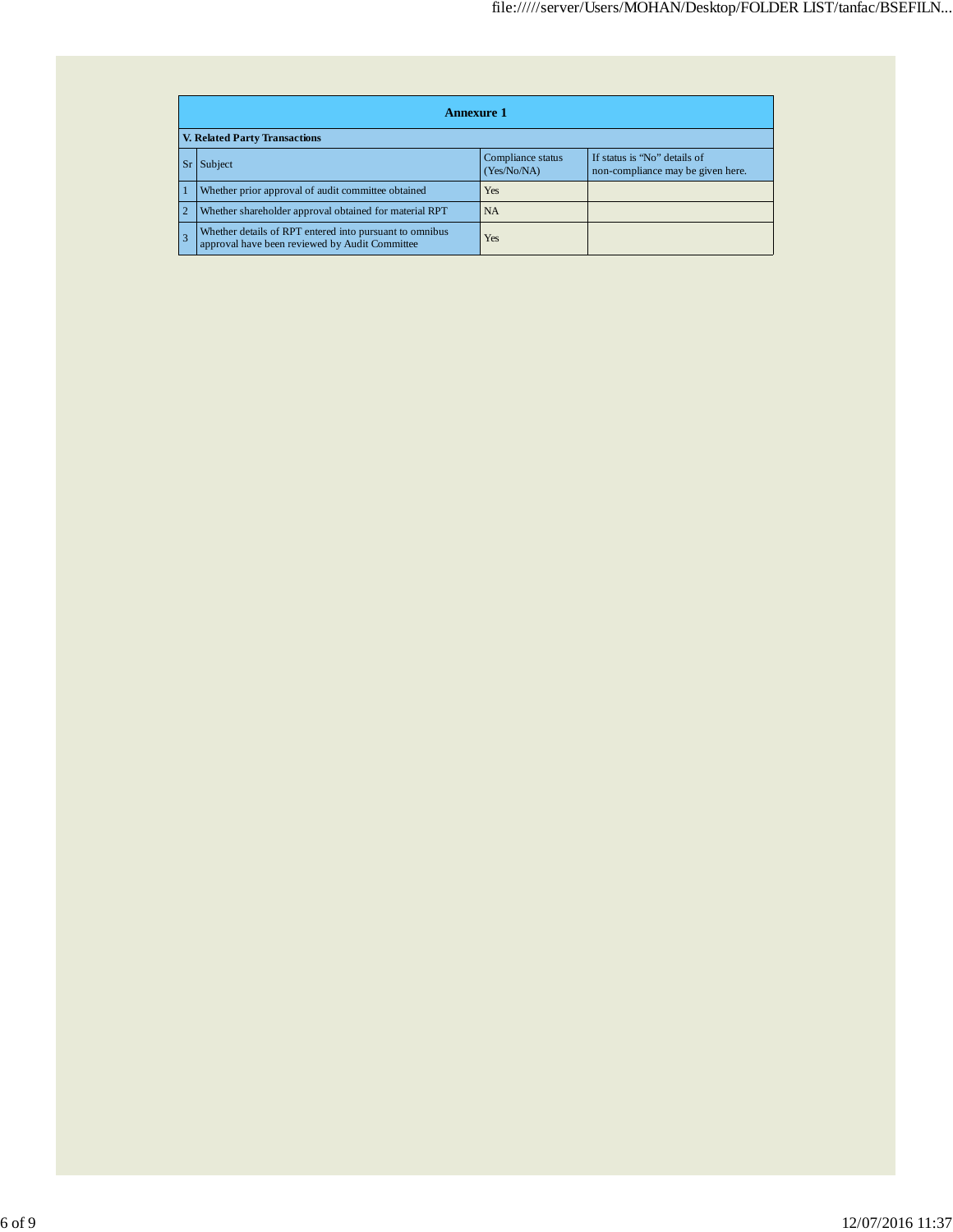|                | <b>Annexure 1</b>                                                                                                                                                                                               |                               |  |  |  |  |
|----------------|-----------------------------------------------------------------------------------------------------------------------------------------------------------------------------------------------------------------|-------------------------------|--|--|--|--|
|                | <b>VI. Affirmations</b>                                                                                                                                                                                         |                               |  |  |  |  |
| Sr             | Subject                                                                                                                                                                                                         | Compliance status<br>(Yes/No) |  |  |  |  |
|                | The composition of Board of Directors is in terms of SEBI (Listing obligations and disclosure requirements)<br>Regulations, 2015                                                                                | Yes                           |  |  |  |  |
| $\overline{2}$ | The composition of the following committees is in terms of SEBI(Listing obligations and disclosure<br>requirements) Regulations, 2015 a. Audit Committee                                                        | Yes                           |  |  |  |  |
| 3              | The composition of the following committees is in terms of SEBI(Listing obligations and disclosure<br>requirements) Regulations, 2015. b. Nomination & remuneration committee                                   | Yes                           |  |  |  |  |
| $\overline{4}$ | The composition of the following committees is in terms of SEBI(Listing obligations and disclosure<br>requirements) Regulations, 2015. c. Stakeholders relationship committee                                   | Yes                           |  |  |  |  |
| 5              | The composition of the following committees is in terms of SEBI(Listing obligations and disclosure<br>requirements) Regulations, 2015. d. Risk management committee (applicable to the top 100 listed entities) | <b>NA</b>                     |  |  |  |  |
| 6              | The committee members have been made aware of their powers, role and responsibilities as specified in<br>SEBI (Listing obligations and disclosure requirements) Regulations, 2015.                              | Yes                           |  |  |  |  |
| $\overline{7}$ | The meetings of the board of directors and the above committees have been conducted in the manner as<br>specified in SEBI (Listing obligations and disclosure requirements) Regulations, 2015.                  | Yes                           |  |  |  |  |
| 8              | This report and/or the report submitted in the previous quarter has been placed before Board of Directors.                                                                                                      | Yes                           |  |  |  |  |